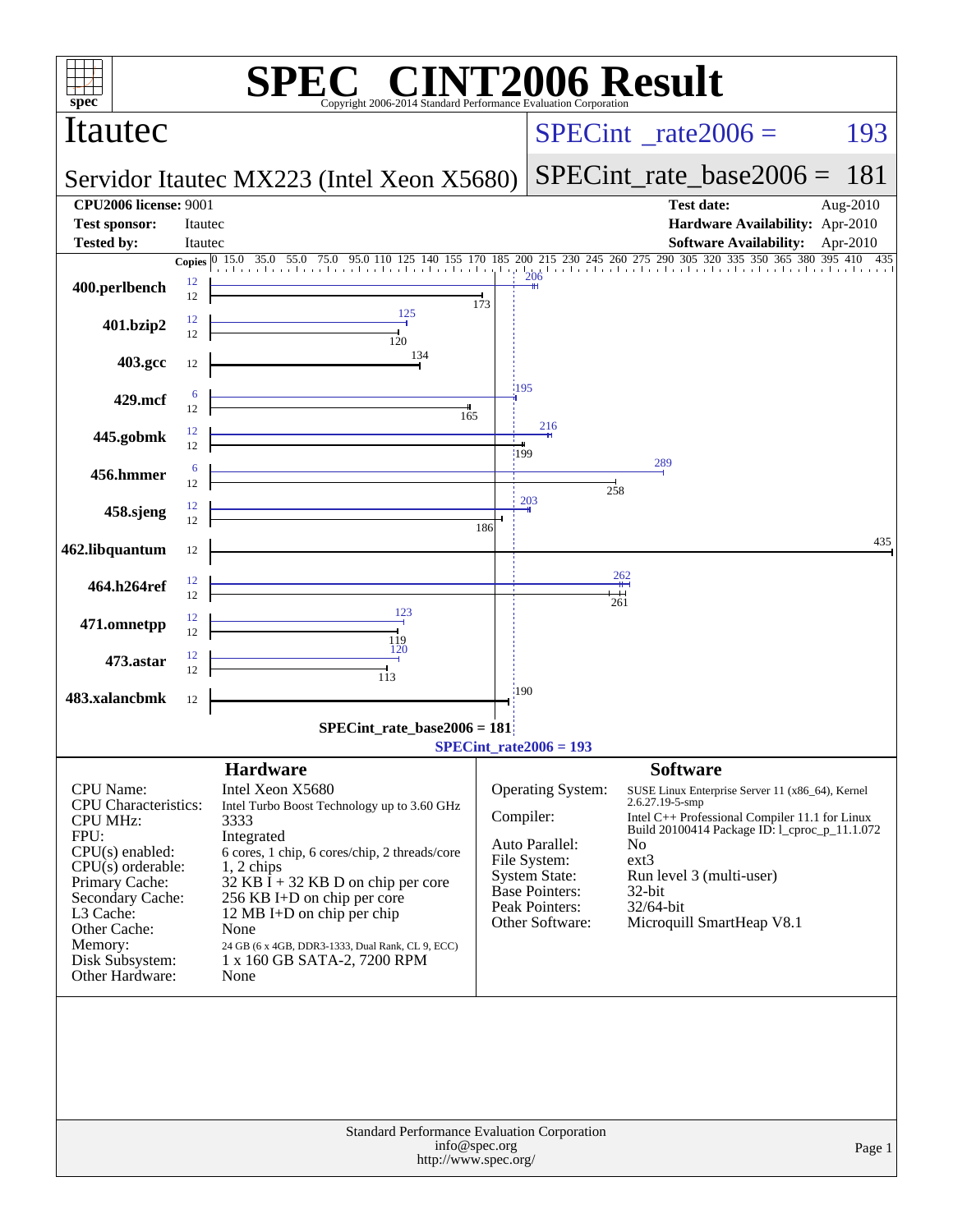

#### Itautec

### SPECint rate $2006 =$  193

#### Servidor Itautec MX223 (Intel Xeon X5680) [SPECint\\_rate\\_base2006 =](http://www.spec.org/auto/cpu2006/Docs/result-fields.html#SPECintratebase2006) 181

**[CPU2006 license:](http://www.spec.org/auto/cpu2006/Docs/result-fields.html#CPU2006license)** 9001 **[Test date:](http://www.spec.org/auto/cpu2006/Docs/result-fields.html#Testdate)** Aug-2010

**[Test sponsor:](http://www.spec.org/auto/cpu2006/Docs/result-fields.html#Testsponsor)** Itautec **[Hardware Availability:](http://www.spec.org/auto/cpu2006/Docs/result-fields.html#HardwareAvailability)** Apr-2010 **[Tested by:](http://www.spec.org/auto/cpu2006/Docs/result-fields.html#Testedby)** Itautec **[Software Availability:](http://www.spec.org/auto/cpu2006/Docs/result-fields.html#SoftwareAvailability)** Apr-2010

#### **[Results Table](http://www.spec.org/auto/cpu2006/Docs/result-fields.html#ResultsTable)**

|                    | <b>Base</b>   |                |       |                                                                                                          |                  |                |                  | <b>Peak</b>   |                |              |                |              |                |              |
|--------------------|---------------|----------------|-------|----------------------------------------------------------------------------------------------------------|------------------|----------------|------------------|---------------|----------------|--------------|----------------|--------------|----------------|--------------|
| <b>Benchmark</b>   | <b>Copies</b> | <b>Seconds</b> | Ratio | <b>Seconds</b>                                                                                           | Ratio            | <b>Seconds</b> | Ratio            | <b>Copies</b> | <b>Seconds</b> | <b>Ratio</b> | <b>Seconds</b> | <b>Ratio</b> | <b>Seconds</b> | <b>Ratio</b> |
| 400.perlbench      | 12            | 678            | 173   | 676                                                                                                      | 173              | 678            | 173              | 12            | 562            | 208          | 568            | 206          | 571            | 205          |
| 401.bzip2          | 12            | 967            | 120   | 966                                                                                                      | 120              | 968            | 120l             | 12            | 927            | 125          | 923            | 125          | 924            | <u>125</u>   |
| $403.\mathrm{gcc}$ | 12            | 723            | 134   | 721                                                                                                      | 134              | 726            | 133              | 12            | 723            | 134          | 721            | 134          | 726            | 133          |
| $429$ .mcf         | 12            | 662            | 165   | 667                                                                                                      | 164              | 663            | 165              | 6             | 281            | 195          | 281            | 195          | 281            | <u>195</u>   |
| $445$ .gobmk       | 12            | 630            | 200   | 632                                                                                                      | <u> 199</u>      | 633            | 199 <sub>1</sub> | 12            | 578            | 218          | 585            | 215          | 584            | 216          |
| 456.hmmer          | 12            | 433            | 258   | 434                                                                                                      | 258              | 433            | 258              | 6             | 194            | 288          | 194            | 289          | 194            | <u>289</u>   |
| $458$ .sjeng       | 12            | 783            | 185   | 781                                                                                                      | 186I             | 782            | <b>186</b>       | 12            | 713            | 204          | 717            | 202          | 715            | 203          |
| 462.libquantum     | 12            | 572            | 435   | 572                                                                                                      | 435              | 572            | 435 <sup>I</sup> | 12            | 572            | 435          | 572            | 435          | 572            | 435          |
| 464.h264ref        | 12            | 1017           | 261   | 1003                                                                                                     | 265              | 1046           | 254              | 12            | 995            | 267          | 1019           | 261          | 1012           | 262          |
| 471.omnetpp        | 12            | 628            | 119   | 629                                                                                                      | <b>119</b>       | 629            | 119              | 12            | 609            | 123          | 609            | 123          | 609            | 123          |
| $473$ . astar      | 12            | 748            | 113   | 747                                                                                                      | 113              | 749            | 112              | 12            | 701            | 120          | 701            | <b>120</b>   | 701            | 120          |
| 483.xalancbmk      | 12            | 436            | 190   | 437                                                                                                      | 190 <sup>1</sup> | 436            | 190 <b> </b>     | 12            | 436            | 190          | 437            | 190          | 436            | 190          |
|                    |               |                |       | Results appear in the order in which they were run. Bold underlined text indicates a median measurement. |                  |                |                  |               |                |              |                |              |                |              |

#### **[Submit Notes](http://www.spec.org/auto/cpu2006/Docs/result-fields.html#SubmitNotes)**

The config file option 'submit' was used. numactl was used to bind copies to the cores

#### **[Operating System Notes](http://www.spec.org/auto/cpu2006/Docs/result-fields.html#OperatingSystemNotes)**

'ulimit -s unlimited' was used to set the stacksize to unlimited prior to run.

#### **[General Notes](http://www.spec.org/auto/cpu2006/Docs/result-fields.html#GeneralNotes)**

This result was measured on the Servidor Itautec MX223. The Servidor Itautec MX203 and the Servidor Itautec MX223 are electronically equivalent.

### **[Base Compiler Invocation](http://www.spec.org/auto/cpu2006/Docs/result-fields.html#BaseCompilerInvocation)**

[C benchmarks](http://www.spec.org/auto/cpu2006/Docs/result-fields.html#Cbenchmarks): [icc -m32](http://www.spec.org/cpu2006/results/res2010q3/cpu2006-20100819-13018.flags.html#user_CCbase_intel_icc_32bit_5ff4a39e364c98233615fdd38438c6f2)

[C++ benchmarks:](http://www.spec.org/auto/cpu2006/Docs/result-fields.html#CXXbenchmarks) [icpc -m32](http://www.spec.org/cpu2006/results/res2010q3/cpu2006-20100819-13018.flags.html#user_CXXbase_intel_icpc_32bit_4e5a5ef1a53fd332b3c49e69c3330699)

> Standard Performance Evaluation Corporation [info@spec.org](mailto:info@spec.org) <http://www.spec.org/>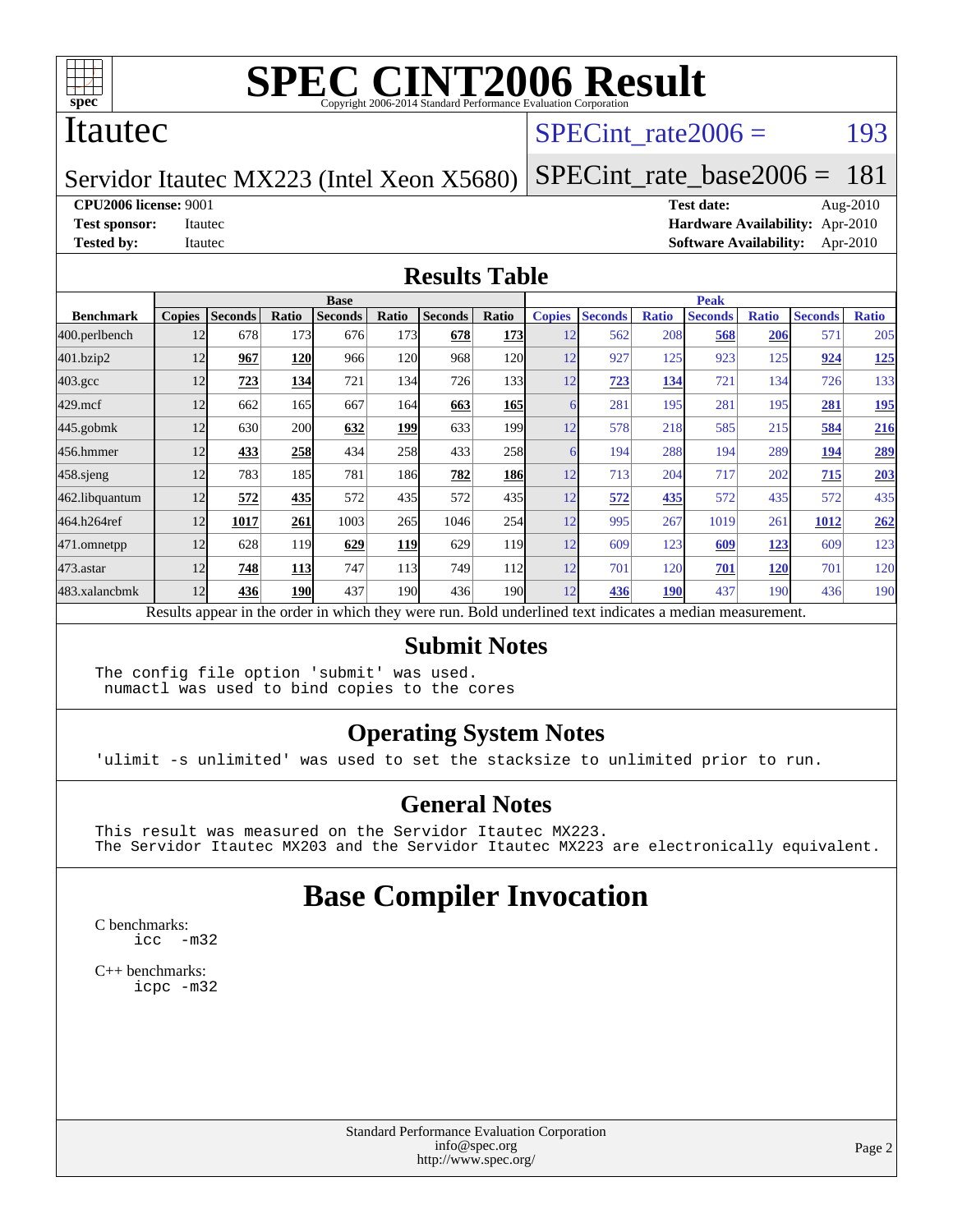

#### Itautec

SPECint rate $2006 =$  193

Servidor Itautec MX223 (Intel Xeon X5680) [SPECint\\_rate\\_base2006 =](http://www.spec.org/auto/cpu2006/Docs/result-fields.html#SPECintratebase2006) 181

**[CPU2006 license:](http://www.spec.org/auto/cpu2006/Docs/result-fields.html#CPU2006license)** 9001 **[Test date:](http://www.spec.org/auto/cpu2006/Docs/result-fields.html#Testdate)** Aug-2010 **[Test sponsor:](http://www.spec.org/auto/cpu2006/Docs/result-fields.html#Testsponsor)** Itautec **[Hardware Availability:](http://www.spec.org/auto/cpu2006/Docs/result-fields.html#HardwareAvailability)** Apr-2010 **[Tested by:](http://www.spec.org/auto/cpu2006/Docs/result-fields.html#Testedby)** Itautec **[Software Availability:](http://www.spec.org/auto/cpu2006/Docs/result-fields.html#SoftwareAvailability)** Apr-2010

### **[Base Portability Flags](http://www.spec.org/auto/cpu2006/Docs/result-fields.html#BasePortabilityFlags)**

 400.perlbench: [-DSPEC\\_CPU\\_LINUX\\_IA32](http://www.spec.org/cpu2006/results/res2010q3/cpu2006-20100819-13018.flags.html#b400.perlbench_baseCPORTABILITY_DSPEC_CPU_LINUX_IA32) 462.libquantum: [-DSPEC\\_CPU\\_LINUX](http://www.spec.org/cpu2006/results/res2010q3/cpu2006-20100819-13018.flags.html#b462.libquantum_baseCPORTABILITY_DSPEC_CPU_LINUX) 483.xalancbmk: [-DSPEC\\_CPU\\_LINUX](http://www.spec.org/cpu2006/results/res2010q3/cpu2006-20100819-13018.flags.html#b483.xalancbmk_baseCXXPORTABILITY_DSPEC_CPU_LINUX)

**[Base Optimization Flags](http://www.spec.org/auto/cpu2006/Docs/result-fields.html#BaseOptimizationFlags)**

[C benchmarks](http://www.spec.org/auto/cpu2006/Docs/result-fields.html#Cbenchmarks):

[-xSSE4.2](http://www.spec.org/cpu2006/results/res2010q3/cpu2006-20100819-13018.flags.html#user_CCbase_f-xSSE42_f91528193cf0b216347adb8b939d4107) [-ipo](http://www.spec.org/cpu2006/results/res2010q3/cpu2006-20100819-13018.flags.html#user_CCbase_f-ipo) [-O3](http://www.spec.org/cpu2006/results/res2010q3/cpu2006-20100819-13018.flags.html#user_CCbase_f-O3) [-no-prec-div](http://www.spec.org/cpu2006/results/res2010q3/cpu2006-20100819-13018.flags.html#user_CCbase_f-no-prec-div) [-static](http://www.spec.org/cpu2006/results/res2010q3/cpu2006-20100819-13018.flags.html#user_CCbase_f-static) [-opt-prefetch](http://www.spec.org/cpu2006/results/res2010q3/cpu2006-20100819-13018.flags.html#user_CCbase_f-opt-prefetch)

[C++ benchmarks:](http://www.spec.org/auto/cpu2006/Docs/result-fields.html#CXXbenchmarks)

[-xSSE4.2](http://www.spec.org/cpu2006/results/res2010q3/cpu2006-20100819-13018.flags.html#user_CXXbase_f-xSSE42_f91528193cf0b216347adb8b939d4107) [-ipo](http://www.spec.org/cpu2006/results/res2010q3/cpu2006-20100819-13018.flags.html#user_CXXbase_f-ipo) [-O3](http://www.spec.org/cpu2006/results/res2010q3/cpu2006-20100819-13018.flags.html#user_CXXbase_f-O3) [-no-prec-div](http://www.spec.org/cpu2006/results/res2010q3/cpu2006-20100819-13018.flags.html#user_CXXbase_f-no-prec-div) [-opt-prefetch](http://www.spec.org/cpu2006/results/res2010q3/cpu2006-20100819-13018.flags.html#user_CXXbase_f-opt-prefetch) [-Wl,-z,muldefs](http://www.spec.org/cpu2006/results/res2010q3/cpu2006-20100819-13018.flags.html#user_CXXbase_link_force_multiple1_74079c344b956b9658436fd1b6dd3a8a) [-L/home/richard/sh/SmartHeap\\_8.1/lib -lsmartheap](http://www.spec.org/cpu2006/results/res2010q3/cpu2006-20100819-13018.flags.html#user_CXXbase_SmartHeap_ca89174614665f48817f3d388ddc383c)

## **[Base Other Flags](http://www.spec.org/auto/cpu2006/Docs/result-fields.html#BaseOtherFlags)**

[C benchmarks](http://www.spec.org/auto/cpu2006/Docs/result-fields.html#Cbenchmarks):

403.gcc: [-Dalloca=\\_alloca](http://www.spec.org/cpu2006/results/res2010q3/cpu2006-20100819-13018.flags.html#b403.gcc_baseEXTRA_CFLAGS_Dalloca_be3056838c12de2578596ca5467af7f3)

### **[Peak Compiler Invocation](http://www.spec.org/auto/cpu2006/Docs/result-fields.html#PeakCompilerInvocation)**

[C benchmarks \(except as noted below\)](http://www.spec.org/auto/cpu2006/Docs/result-fields.html#Cbenchmarksexceptasnotedbelow):

[icc -m32](http://www.spec.org/cpu2006/results/res2010q3/cpu2006-20100819-13018.flags.html#user_CCpeak_intel_icc_32bit_5ff4a39e364c98233615fdd38438c6f2)

401.bzip2: [icc -m64](http://www.spec.org/cpu2006/results/res2010q3/cpu2006-20100819-13018.flags.html#user_peakCCLD401_bzip2_intel_icc_64bit_bda6cc9af1fdbb0edc3795bac97ada53)

456.hmmer: [icc -m64](http://www.spec.org/cpu2006/results/res2010q3/cpu2006-20100819-13018.flags.html#user_peakCCLD456_hmmer_intel_icc_64bit_bda6cc9af1fdbb0edc3795bac97ada53)

458.sjeng: [icc -m64](http://www.spec.org/cpu2006/results/res2010q3/cpu2006-20100819-13018.flags.html#user_peakCCLD458_sjeng_intel_icc_64bit_bda6cc9af1fdbb0edc3795bac97ada53)

[C++ benchmarks \(except as noted below\):](http://www.spec.org/auto/cpu2006/Docs/result-fields.html#CXXbenchmarksexceptasnotedbelow) [icpc -m32](http://www.spec.org/cpu2006/results/res2010q3/cpu2006-20100819-13018.flags.html#user_CXXpeak_intel_icpc_32bit_4e5a5ef1a53fd332b3c49e69c3330699)

473.astar: [icpc -m64](http://www.spec.org/cpu2006/results/res2010q3/cpu2006-20100819-13018.flags.html#user_peakCXXLD473_astar_intel_icpc_64bit_fc66a5337ce925472a5c54ad6a0de310)

## **[Peak Portability Flags](http://www.spec.org/auto/cpu2006/Docs/result-fields.html#PeakPortabilityFlags)**

 400.perlbench: [-DSPEC\\_CPU\\_LINUX\\_IA32](http://www.spec.org/cpu2006/results/res2010q3/cpu2006-20100819-13018.flags.html#b400.perlbench_peakCPORTABILITY_DSPEC_CPU_LINUX_IA32) 401.bzip2: [-DSPEC\\_CPU\\_LP64](http://www.spec.org/cpu2006/results/res2010q3/cpu2006-20100819-13018.flags.html#suite_peakCPORTABILITY401_bzip2_DSPEC_CPU_LP64) 456.hmmer: [-DSPEC\\_CPU\\_LP64](http://www.spec.org/cpu2006/results/res2010q3/cpu2006-20100819-13018.flags.html#suite_peakCPORTABILITY456_hmmer_DSPEC_CPU_LP64) 458.sjeng: [-DSPEC\\_CPU\\_LP64](http://www.spec.org/cpu2006/results/res2010q3/cpu2006-20100819-13018.flags.html#suite_peakCPORTABILITY458_sjeng_DSPEC_CPU_LP64)

Continued on next page

Standard Performance Evaluation Corporation [info@spec.org](mailto:info@spec.org) <http://www.spec.org/>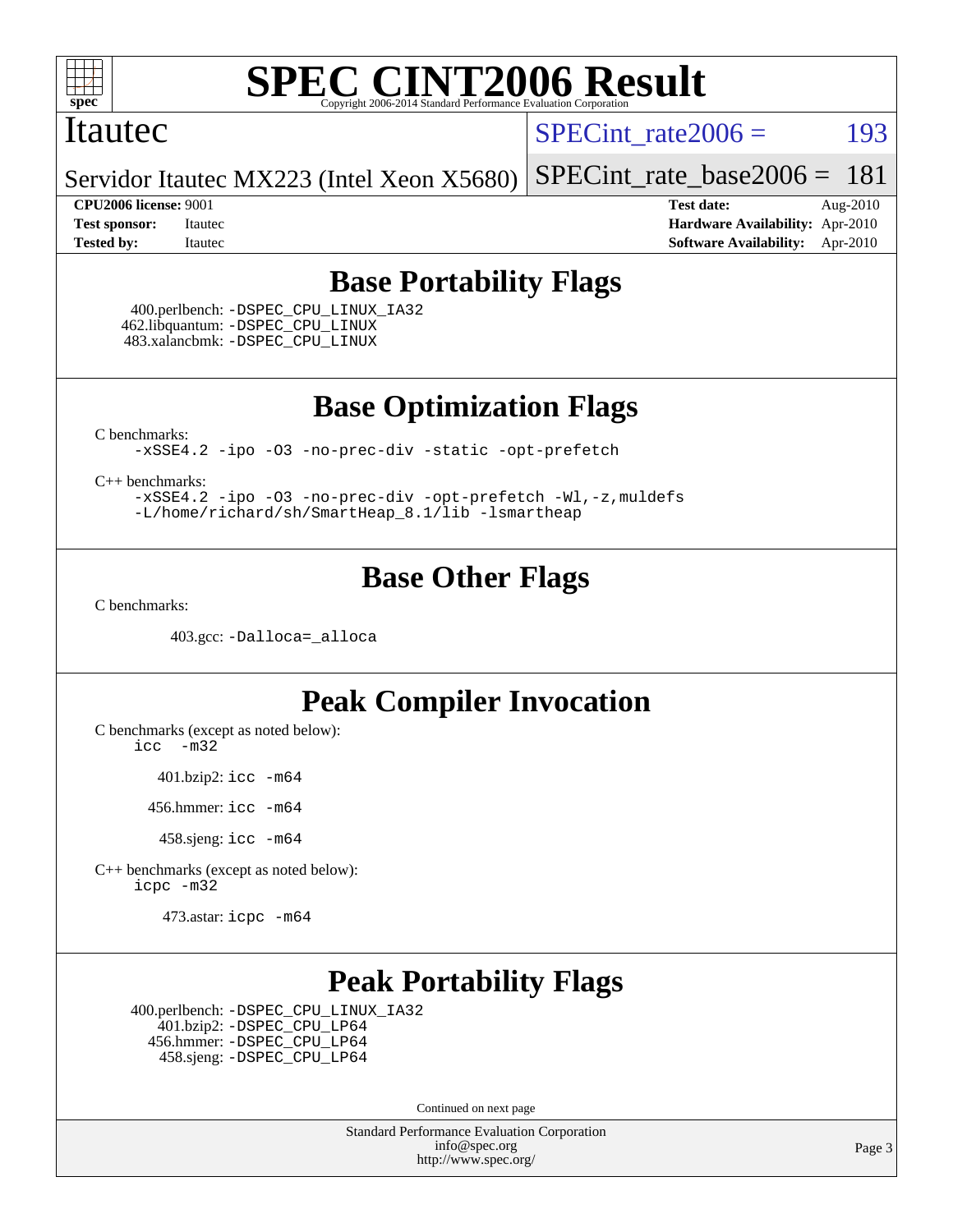

#### Itautec

SPECint rate $2006 =$  193

Servidor Itautec MX223 (Intel Xeon X5680)

[SPECint\\_rate\\_base2006 =](http://www.spec.org/auto/cpu2006/Docs/result-fields.html#SPECintratebase2006) 181

**[CPU2006 license:](http://www.spec.org/auto/cpu2006/Docs/result-fields.html#CPU2006license)** 9001 **[Test date:](http://www.spec.org/auto/cpu2006/Docs/result-fields.html#Testdate)** Aug-2010 **[Test sponsor:](http://www.spec.org/auto/cpu2006/Docs/result-fields.html#Testsponsor)** Itautec **[Hardware Availability:](http://www.spec.org/auto/cpu2006/Docs/result-fields.html#HardwareAvailability)** Apr-2010 **[Tested by:](http://www.spec.org/auto/cpu2006/Docs/result-fields.html#Testedby)** Itautec **[Software Availability:](http://www.spec.org/auto/cpu2006/Docs/result-fields.html#SoftwareAvailability)** Apr-2010

## **[Peak Portability Flags \(Continued\)](http://www.spec.org/auto/cpu2006/Docs/result-fields.html#PeakPortabilityFlags)**

 462.libquantum: [-DSPEC\\_CPU\\_LINUX](http://www.spec.org/cpu2006/results/res2010q3/cpu2006-20100819-13018.flags.html#b462.libquantum_peakCPORTABILITY_DSPEC_CPU_LINUX) 473.astar: [-DSPEC\\_CPU\\_LP64](http://www.spec.org/cpu2006/results/res2010q3/cpu2006-20100819-13018.flags.html#suite_peakCXXPORTABILITY473_astar_DSPEC_CPU_LP64) 483.xalancbmk: [-DSPEC\\_CPU\\_LINUX](http://www.spec.org/cpu2006/results/res2010q3/cpu2006-20100819-13018.flags.html#b483.xalancbmk_peakCXXPORTABILITY_DSPEC_CPU_LINUX)

## **[Peak Optimization Flags](http://www.spec.org/auto/cpu2006/Docs/result-fields.html#PeakOptimizationFlags)**

[C benchmarks](http://www.spec.org/auto/cpu2006/Docs/result-fields.html#Cbenchmarks):

 400.perlbench: [-xSSE4.2](http://www.spec.org/cpu2006/results/res2010q3/cpu2006-20100819-13018.flags.html#user_peakPASS2_CFLAGSPASS2_LDCFLAGS400_perlbench_f-xSSE42_f91528193cf0b216347adb8b939d4107)(pass 2) [-prof-gen](http://www.spec.org/cpu2006/results/res2010q3/cpu2006-20100819-13018.flags.html#user_peakPASS1_CFLAGSPASS1_LDCFLAGS400_perlbench_prof_gen_e43856698f6ca7b7e442dfd80e94a8fc)(pass 1) [-ipo](http://www.spec.org/cpu2006/results/res2010q3/cpu2006-20100819-13018.flags.html#user_peakPASS2_CFLAGSPASS2_LDCFLAGS400_perlbench_f-ipo)(pass 2) [-O3](http://www.spec.org/cpu2006/results/res2010q3/cpu2006-20100819-13018.flags.html#user_peakPASS2_CFLAGSPASS2_LDCFLAGS400_perlbench_f-O3)(pass 2) [-no-prec-div](http://www.spec.org/cpu2006/results/res2010q3/cpu2006-20100819-13018.flags.html#user_peakPASS2_CFLAGSPASS2_LDCFLAGS400_perlbench_f-no-prec-div)(pass 2) [-static](http://www.spec.org/cpu2006/results/res2010q3/cpu2006-20100819-13018.flags.html#user_peakPASS2_CFLAGSPASS2_LDCFLAGS400_perlbench_f-static)(pass 2) [-prof-use](http://www.spec.org/cpu2006/results/res2010q3/cpu2006-20100819-13018.flags.html#user_peakPASS2_CFLAGSPASS2_LDCFLAGS400_perlbench_prof_use_bccf7792157ff70d64e32fe3e1250b55)(pass 2) [-ansi-alias](http://www.spec.org/cpu2006/results/res2010q3/cpu2006-20100819-13018.flags.html#user_peakCOPTIMIZE400_perlbench_f-ansi-alias)

 401.bzip2: [-xSSE4.2](http://www.spec.org/cpu2006/results/res2010q3/cpu2006-20100819-13018.flags.html#user_peakPASS2_CFLAGSPASS2_LDCFLAGS401_bzip2_f-xSSE42_f91528193cf0b216347adb8b939d4107)(pass 2) [-prof-gen](http://www.spec.org/cpu2006/results/res2010q3/cpu2006-20100819-13018.flags.html#user_peakPASS1_CFLAGSPASS1_LDCFLAGS401_bzip2_prof_gen_e43856698f6ca7b7e442dfd80e94a8fc)(pass 1) [-ipo](http://www.spec.org/cpu2006/results/res2010q3/cpu2006-20100819-13018.flags.html#user_peakPASS2_CFLAGSPASS2_LDCFLAGS401_bzip2_f-ipo)(pass 2) [-O3](http://www.spec.org/cpu2006/results/res2010q3/cpu2006-20100819-13018.flags.html#user_peakPASS2_CFLAGSPASS2_LDCFLAGS401_bzip2_f-O3)(pass 2) [-no-prec-div](http://www.spec.org/cpu2006/results/res2010q3/cpu2006-20100819-13018.flags.html#user_peakPASS2_CFLAGSPASS2_LDCFLAGS401_bzip2_f-no-prec-div)(pass 2) [-static](http://www.spec.org/cpu2006/results/res2010q3/cpu2006-20100819-13018.flags.html#user_peakPASS2_CFLAGSPASS2_LDCFLAGS401_bzip2_f-static)(pass 2) [-prof-use](http://www.spec.org/cpu2006/results/res2010q3/cpu2006-20100819-13018.flags.html#user_peakPASS2_CFLAGSPASS2_LDCFLAGS401_bzip2_prof_use_bccf7792157ff70d64e32fe3e1250b55)(pass 2) [-opt-prefetch](http://www.spec.org/cpu2006/results/res2010q3/cpu2006-20100819-13018.flags.html#user_peakCOPTIMIZE401_bzip2_f-opt-prefetch) [-ansi-alias](http://www.spec.org/cpu2006/results/res2010q3/cpu2006-20100819-13018.flags.html#user_peakCOPTIMIZE401_bzip2_f-ansi-alias) [-auto-ilp32](http://www.spec.org/cpu2006/results/res2010q3/cpu2006-20100819-13018.flags.html#user_peakCOPTIMIZE401_bzip2_f-auto-ilp32)

 $403.\text{gcc: basepeak}$  = yes

429.mcf: [-xSSE4.2](http://www.spec.org/cpu2006/results/res2010q3/cpu2006-20100819-13018.flags.html#user_peakCOPTIMIZE429_mcf_f-xSSE42_f91528193cf0b216347adb8b939d4107) [-ipo](http://www.spec.org/cpu2006/results/res2010q3/cpu2006-20100819-13018.flags.html#user_peakCOPTIMIZE429_mcf_f-ipo) [-O3](http://www.spec.org/cpu2006/results/res2010q3/cpu2006-20100819-13018.flags.html#user_peakCOPTIMIZE429_mcf_f-O3) [-no-prec-div](http://www.spec.org/cpu2006/results/res2010q3/cpu2006-20100819-13018.flags.html#user_peakCOPTIMIZE429_mcf_f-no-prec-div) [-static](http://www.spec.org/cpu2006/results/res2010q3/cpu2006-20100819-13018.flags.html#user_peakCOPTIMIZE429_mcf_f-static) [-opt-prefetch](http://www.spec.org/cpu2006/results/res2010q3/cpu2006-20100819-13018.flags.html#user_peakCOPTIMIZE429_mcf_f-opt-prefetch)

 445.gobmk: [-xSSE4.2](http://www.spec.org/cpu2006/results/res2010q3/cpu2006-20100819-13018.flags.html#user_peakPASS2_CFLAGSPASS2_LDCFLAGS445_gobmk_f-xSSE42_f91528193cf0b216347adb8b939d4107)(pass 2) [-prof-gen](http://www.spec.org/cpu2006/results/res2010q3/cpu2006-20100819-13018.flags.html#user_peakPASS1_CFLAGSPASS1_LDCFLAGS445_gobmk_prof_gen_e43856698f6ca7b7e442dfd80e94a8fc)(pass 1) [-prof-use](http://www.spec.org/cpu2006/results/res2010q3/cpu2006-20100819-13018.flags.html#user_peakPASS2_CFLAGSPASS2_LDCFLAGS445_gobmk_prof_use_bccf7792157ff70d64e32fe3e1250b55)(pass 2) [-O2](http://www.spec.org/cpu2006/results/res2010q3/cpu2006-20100819-13018.flags.html#user_peakCOPTIMIZE445_gobmk_f-O2) [-ipo](http://www.spec.org/cpu2006/results/res2010q3/cpu2006-20100819-13018.flags.html#user_peakCOPTIMIZE445_gobmk_f-ipo) [-no-prec-div](http://www.spec.org/cpu2006/results/res2010q3/cpu2006-20100819-13018.flags.html#user_peakCOPTIMIZE445_gobmk_f-no-prec-div) [-ansi-alias](http://www.spec.org/cpu2006/results/res2010q3/cpu2006-20100819-13018.flags.html#user_peakCOPTIMIZE445_gobmk_f-ansi-alias)

 456.hmmer: [-xSSE4.2](http://www.spec.org/cpu2006/results/res2010q3/cpu2006-20100819-13018.flags.html#user_peakCOPTIMIZE456_hmmer_f-xSSE42_f91528193cf0b216347adb8b939d4107) [-ipo](http://www.spec.org/cpu2006/results/res2010q3/cpu2006-20100819-13018.flags.html#user_peakCOPTIMIZE456_hmmer_f-ipo) [-O3](http://www.spec.org/cpu2006/results/res2010q3/cpu2006-20100819-13018.flags.html#user_peakCOPTIMIZE456_hmmer_f-O3) [-no-prec-div](http://www.spec.org/cpu2006/results/res2010q3/cpu2006-20100819-13018.flags.html#user_peakCOPTIMIZE456_hmmer_f-no-prec-div) [-static](http://www.spec.org/cpu2006/results/res2010q3/cpu2006-20100819-13018.flags.html#user_peakCOPTIMIZE456_hmmer_f-static) [-unroll2](http://www.spec.org/cpu2006/results/res2010q3/cpu2006-20100819-13018.flags.html#user_peakCOPTIMIZE456_hmmer_f-unroll_784dae83bebfb236979b41d2422d7ec2) [-ansi-alias](http://www.spec.org/cpu2006/results/res2010q3/cpu2006-20100819-13018.flags.html#user_peakCOPTIMIZE456_hmmer_f-ansi-alias) [-auto-ilp32](http://www.spec.org/cpu2006/results/res2010q3/cpu2006-20100819-13018.flags.html#user_peakCOPTIMIZE456_hmmer_f-auto-ilp32)

 458.sjeng: [-xSSE4.2](http://www.spec.org/cpu2006/results/res2010q3/cpu2006-20100819-13018.flags.html#user_peakPASS2_CFLAGSPASS2_LDCFLAGS458_sjeng_f-xSSE42_f91528193cf0b216347adb8b939d4107)(pass 2) [-prof-gen](http://www.spec.org/cpu2006/results/res2010q3/cpu2006-20100819-13018.flags.html#user_peakPASS1_CFLAGSPASS1_LDCFLAGS458_sjeng_prof_gen_e43856698f6ca7b7e442dfd80e94a8fc)(pass 1) [-ipo](http://www.spec.org/cpu2006/results/res2010q3/cpu2006-20100819-13018.flags.html#user_peakPASS2_CFLAGSPASS2_LDCFLAGS458_sjeng_f-ipo)(pass 2) [-O3](http://www.spec.org/cpu2006/results/res2010q3/cpu2006-20100819-13018.flags.html#user_peakPASS2_CFLAGSPASS2_LDCFLAGS458_sjeng_f-O3)(pass 2) [-no-prec-div](http://www.spec.org/cpu2006/results/res2010q3/cpu2006-20100819-13018.flags.html#user_peakPASS2_CFLAGSPASS2_LDCFLAGS458_sjeng_f-no-prec-div)(pass 2) [-static](http://www.spec.org/cpu2006/results/res2010q3/cpu2006-20100819-13018.flags.html#user_peakPASS2_CFLAGSPASS2_LDCFLAGS458_sjeng_f-static)(pass 2)  $-prof-use(pass 2) -unroll4 -auto-ilp32$  $-prof-use(pass 2) -unroll4 -auto-ilp32$  $-prof-use(pass 2) -unroll4 -auto-ilp32$  $-prof-use(pass 2) -unroll4 -auto-ilp32$  $-prof-use(pass 2) -unroll4 -auto-ilp32$ 

462.libquantum: basepeak = yes

 464.h264ref: [-xSSE4.2](http://www.spec.org/cpu2006/results/res2010q3/cpu2006-20100819-13018.flags.html#user_peakPASS2_CFLAGSPASS2_LDCFLAGS464_h264ref_f-xSSE42_f91528193cf0b216347adb8b939d4107)(pass 2) [-prof-gen](http://www.spec.org/cpu2006/results/res2010q3/cpu2006-20100819-13018.flags.html#user_peakPASS1_CFLAGSPASS1_LDCFLAGS464_h264ref_prof_gen_e43856698f6ca7b7e442dfd80e94a8fc)(pass 1) [-ipo](http://www.spec.org/cpu2006/results/res2010q3/cpu2006-20100819-13018.flags.html#user_peakPASS2_CFLAGSPASS2_LDCFLAGS464_h264ref_f-ipo)(pass 2) [-O3](http://www.spec.org/cpu2006/results/res2010q3/cpu2006-20100819-13018.flags.html#user_peakPASS2_CFLAGSPASS2_LDCFLAGS464_h264ref_f-O3)(pass 2) [-no-prec-div](http://www.spec.org/cpu2006/results/res2010q3/cpu2006-20100819-13018.flags.html#user_peakPASS2_CFLAGSPASS2_LDCFLAGS464_h264ref_f-no-prec-div)(pass 2) [-static](http://www.spec.org/cpu2006/results/res2010q3/cpu2006-20100819-13018.flags.html#user_peakPASS2_CFLAGSPASS2_LDCFLAGS464_h264ref_f-static)(pass 2) [-prof-use](http://www.spec.org/cpu2006/results/res2010q3/cpu2006-20100819-13018.flags.html#user_peakPASS2_CFLAGSPASS2_LDCFLAGS464_h264ref_prof_use_bccf7792157ff70d64e32fe3e1250b55)(pass 2) [-unroll2](http://www.spec.org/cpu2006/results/res2010q3/cpu2006-20100819-13018.flags.html#user_peakCOPTIMIZE464_h264ref_f-unroll_784dae83bebfb236979b41d2422d7ec2) [-ansi-alias](http://www.spec.org/cpu2006/results/res2010q3/cpu2006-20100819-13018.flags.html#user_peakCOPTIMIZE464_h264ref_f-ansi-alias)

[C++ benchmarks:](http://www.spec.org/auto/cpu2006/Docs/result-fields.html#CXXbenchmarks)

 471.omnetpp: [-xSSE4.2](http://www.spec.org/cpu2006/results/res2010q3/cpu2006-20100819-13018.flags.html#user_peakPASS2_CXXFLAGSPASS2_LDCXXFLAGS471_omnetpp_f-xSSE42_f91528193cf0b216347adb8b939d4107)(pass 2) [-prof-gen](http://www.spec.org/cpu2006/results/res2010q3/cpu2006-20100819-13018.flags.html#user_peakPASS1_CXXFLAGSPASS1_LDCXXFLAGS471_omnetpp_prof_gen_e43856698f6ca7b7e442dfd80e94a8fc)(pass 1) [-ipo](http://www.spec.org/cpu2006/results/res2010q3/cpu2006-20100819-13018.flags.html#user_peakPASS2_CXXFLAGSPASS2_LDCXXFLAGS471_omnetpp_f-ipo)(pass 2) [-O3](http://www.spec.org/cpu2006/results/res2010q3/cpu2006-20100819-13018.flags.html#user_peakPASS2_CXXFLAGSPASS2_LDCXXFLAGS471_omnetpp_f-O3)(pass 2) [-no-prec-div](http://www.spec.org/cpu2006/results/res2010q3/cpu2006-20100819-13018.flags.html#user_peakPASS2_CXXFLAGSPASS2_LDCXXFLAGS471_omnetpp_f-no-prec-div)(pass 2) [-prof-use](http://www.spec.org/cpu2006/results/res2010q3/cpu2006-20100819-13018.flags.html#user_peakPASS2_CXXFLAGSPASS2_LDCXXFLAGS471_omnetpp_prof_use_bccf7792157ff70d64e32fe3e1250b55)(pass 2) [-ansi-alias](http://www.spec.org/cpu2006/results/res2010q3/cpu2006-20100819-13018.flags.html#user_peakCXXOPTIMIZE471_omnetpp_f-ansi-alias) [-opt-ra-region-strategy=block](http://www.spec.org/cpu2006/results/res2010q3/cpu2006-20100819-13018.flags.html#user_peakCXXOPTIMIZE471_omnetpp_f-opt-ra-region-strategy-block_a0a37c372d03933b2a18d4af463c1f69) [-Wl,-z,muldefs](http://www.spec.org/cpu2006/results/res2010q3/cpu2006-20100819-13018.flags.html#user_peakEXTRA_LDFLAGS471_omnetpp_link_force_multiple1_74079c344b956b9658436fd1b6dd3a8a) [-L/home/richard/sh/SmartHeap\\_8.1/lib -lsmartheap](http://www.spec.org/cpu2006/results/res2010q3/cpu2006-20100819-13018.flags.html#user_peakEXTRA_LIBS471_omnetpp_SmartHeap_ca89174614665f48817f3d388ddc383c)

473.astar:  $-xSSE4$ . 2(pass 2)  $-prof-gen(pass 1) -ipo(pass 2)$  $-prof-gen(pass 1) -ipo(pass 2)$  $-prof-gen(pass 1) -ipo(pass 2)$  $-prof-gen(pass 1) -ipo(pass 2)$ [-O3](http://www.spec.org/cpu2006/results/res2010q3/cpu2006-20100819-13018.flags.html#user_peakPASS2_CXXFLAGSPASS2_LDCXXFLAGS473_astar_f-O3)(pass 2) [-no-prec-div](http://www.spec.org/cpu2006/results/res2010q3/cpu2006-20100819-13018.flags.html#user_peakPASS2_CXXFLAGSPASS2_LDCXXFLAGS473_astar_f-no-prec-div)(pass 2) [-prof-use](http://www.spec.org/cpu2006/results/res2010q3/cpu2006-20100819-13018.flags.html#user_peakPASS2_CXXFLAGSPASS2_LDCXXFLAGS473_astar_prof_use_bccf7792157ff70d64e32fe3e1250b55)(pass 2) [-ansi-alias](http://www.spec.org/cpu2006/results/res2010q3/cpu2006-20100819-13018.flags.html#user_peakCXXOPTIMIZE473_astar_f-ansi-alias) [-opt-ra-region-strategy=routine](http://www.spec.org/cpu2006/results/res2010q3/cpu2006-20100819-13018.flags.html#user_peakCXXOPTIMIZE473_astar_f-opt-ra-region-strategy-routine_ba086ea3b1d46a52e1238e2ca173ed44) [-Wl,-z,muldefs](http://www.spec.org/cpu2006/results/res2010q3/cpu2006-20100819-13018.flags.html#user_peakEXTRA_LDFLAGS473_astar_link_force_multiple1_74079c344b956b9658436fd1b6dd3a8a) [-L/home/richard/sh/SmartHeap\\_8/lib -lsmartheap64](http://www.spec.org/cpu2006/results/res2010q3/cpu2006-20100819-13018.flags.html#user_peakEXTRA_LIBS473_astar_SmartHeap64_6dcf82733cc900f52a62ba8d71f5b4d0)

Continued on next page

Standard Performance Evaluation Corporation [info@spec.org](mailto:info@spec.org) <http://www.spec.org/>

Page 4